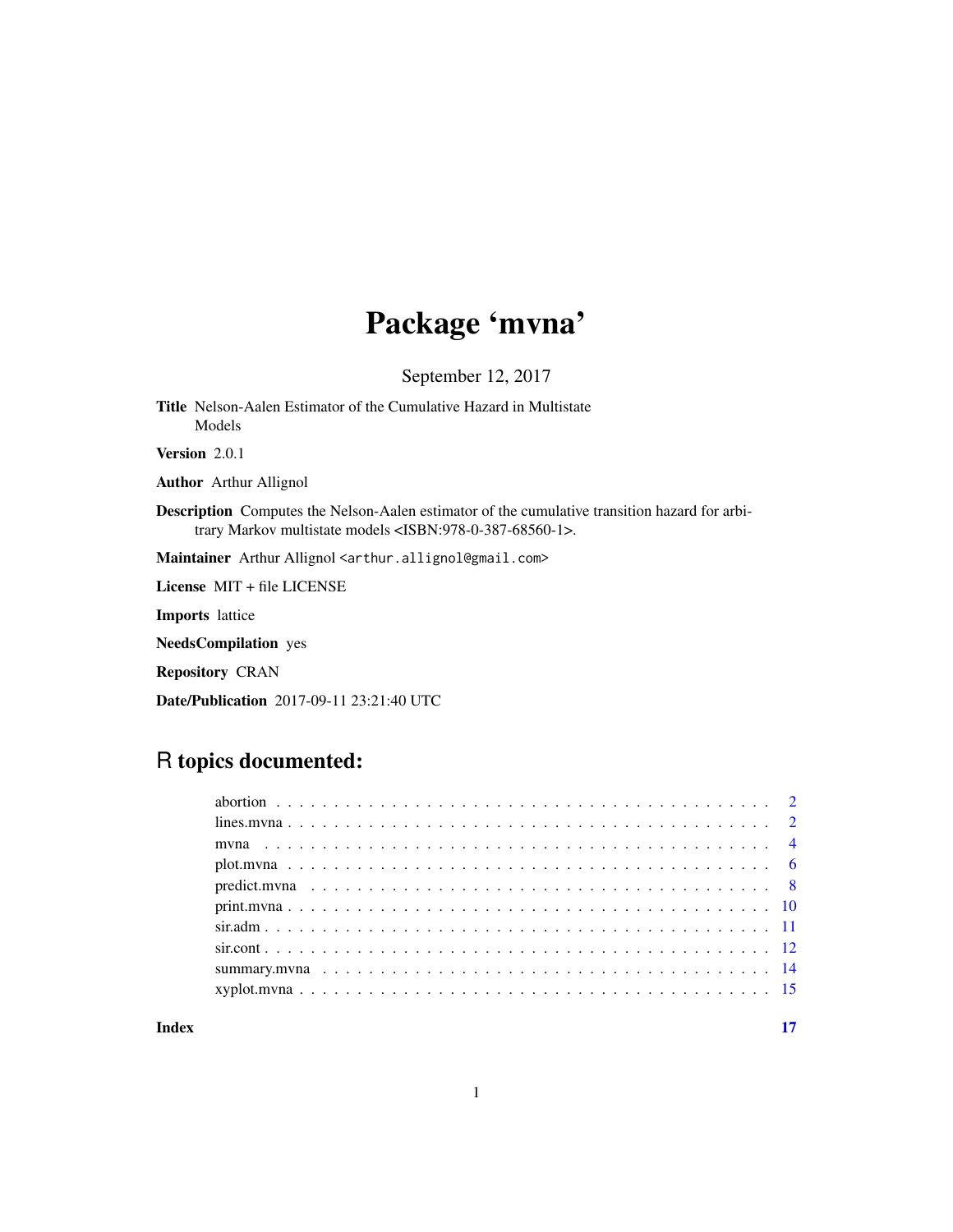<span id="page-1-0"></span>

## Description

Outcomes of pregnancies exposed to coumarin derivatives. The aim is to investigate whether exposition to coumarin derivatives increases the probability of spontaneous abortions. Apart from spontaneous abortion, pregnancy may end in induced abortion or live birth. Moreover, data are left-truncated as women usually enter the study several weeks after conception.

## Usage

data(abortion)

## Format

A data frame with 1186 observations on the following 5 variables.

id Identification number

entry Entry times into the cohort

exit Event times

group Group. 0: control, 1: exposed to coumarin derivatives

cause Cause of failure. 1: induced abortion, 2: life birth, 3: spontaneous abortion

#### Source

Meiester, R. and Schaefer, C (2008). Statistical methods for estimating the probability of spontaneous abortion in observational studies – Analyzing pregnancies exposed to coumarin derivatives. Reproductive Toxicology, 26, 31–35

#### Examples

data(abortion)

lines.mvna *Lines method for 'mvna' objects*

## Description

Lines method for mvna objects.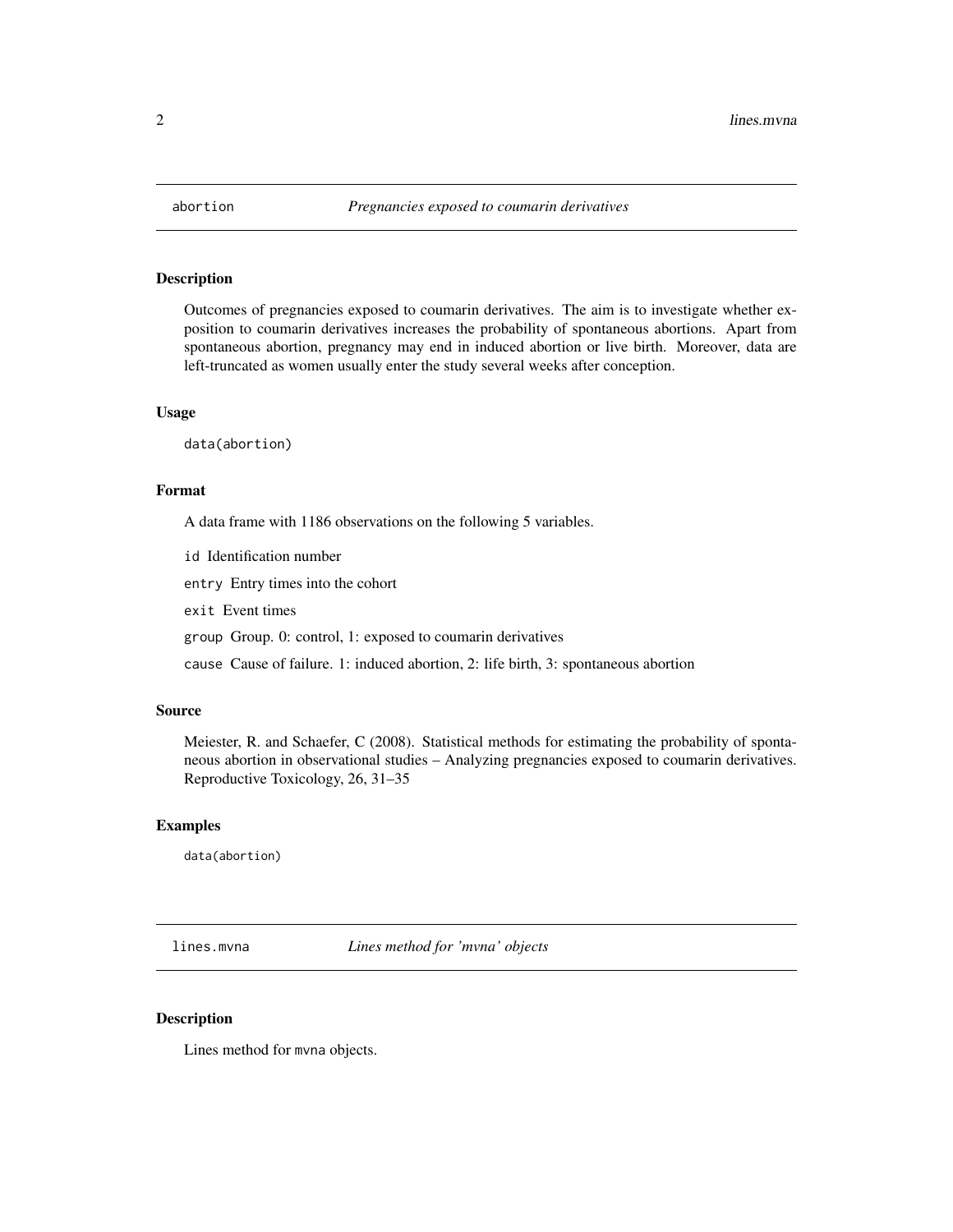#### <span id="page-2-0"></span>lines.mvna 3

## Usage

```
## S3 method for class 'mvna'
lines(x, tr.choice, col = 1, lty, conf.int = FALSE,level = 0.95, var.type = c("aalen", "greenwood"),
      ci.fun = c("log", "linear", "arcsin"), ci,col = col,\text{ci.} \text{lty} = 3, \ldots
```
## Arguments

| x         | An object of class mvna.                                                                                                                                           |
|-----------|--------------------------------------------------------------------------------------------------------------------------------------------------------------------|
| tr.choice | A character vector of the form c''from to", "from to") specifying<br>which transitions should be displayed. By default, all the transition hazards are<br>plotted. |
| col       | A vector of colours. Default is black.                                                                                                                             |
| ltv       | A vector of line types. Default is 1:number of transitions.                                                                                                        |
| conf.int  | Logical. Indicates whether to display pointwise confidence interval. Default is<br>FALSE.                                                                          |
| level     | Level of the confidence interval. Default is 0.95.                                                                                                                 |
| var.type  | Specifies the variance estimator that should be used to compute the confidence<br>interval. One of "aalen" or "greenwood". Default is "aalen".                     |
| ci.fun    | Specifies the transformation applied to the confidence interval. Choices are "lin-<br>ear", "log", "arcsin". Default is "log".                                     |
| ci.col    | Colours of the confidence interval lines. By default, ci. col equals col.                                                                                          |
| ci.lty    | Line types for the confidence intervals. Default is 3.                                                                                                             |
| $\cdots$  | Further arguments for lines.                                                                                                                                       |
|           |                                                                                                                                                                    |

## Value

No value returned.

## Author(s)

Arthur Allignol, <arthur.allignol@gmail.com>

## See Also

[mvna](#page-3-1), [plot.mvna](#page-5-1)

## Examples

```
data(sir.adm)
```
## data set transformation data(sir.adm) id <- sir.adm\$id from <- sir.adm\$pneu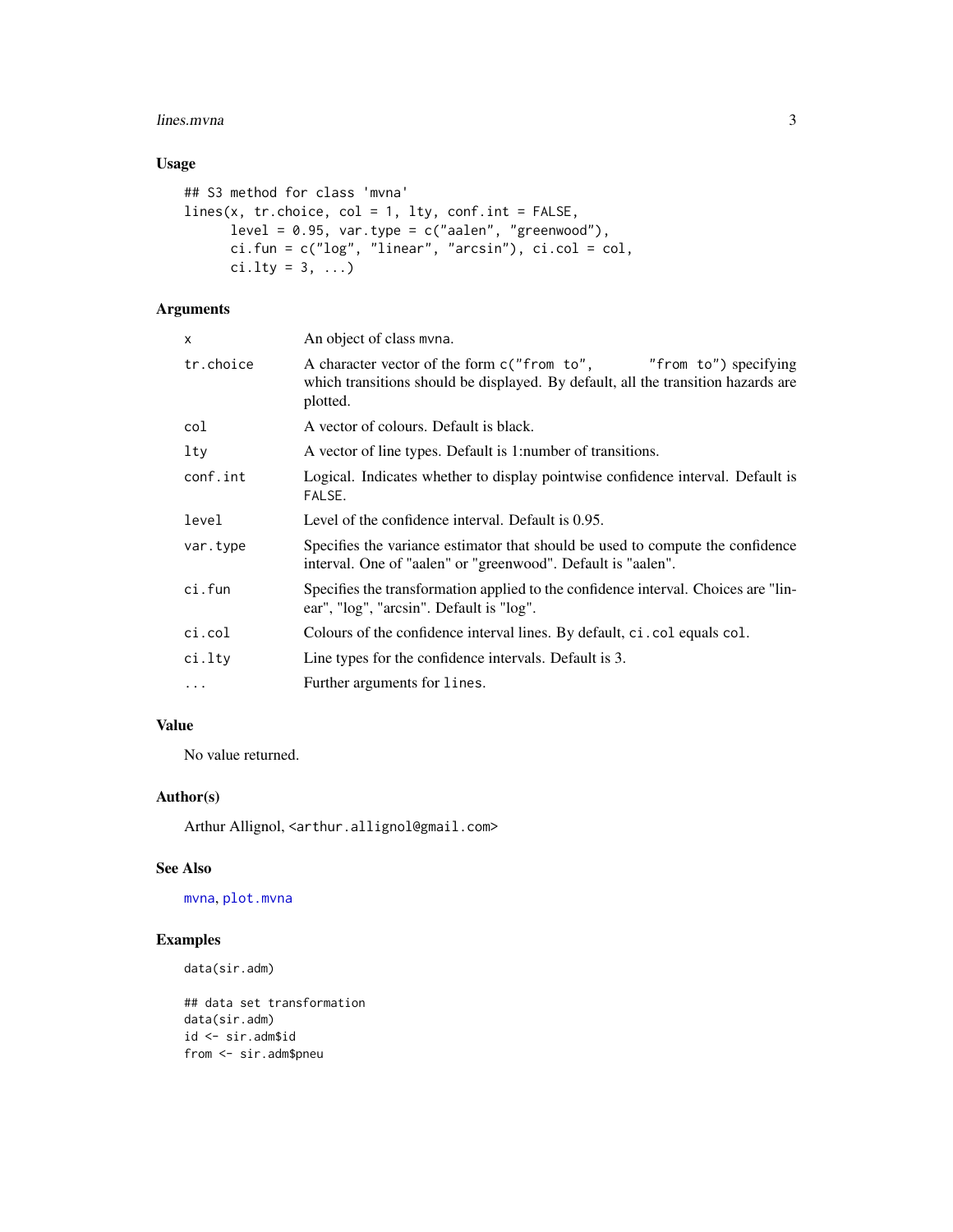```
to <- ifelse(sir.adm$status==0,"cens",sir.adm$status+1)
times <- sir.adm$time
dat.sir <- data.frame(id,from,to,time=times)
## Possible transitions
tra <- matrix(ncol=4,nrow=4,FALSE)
tra[1:2,3:4] <- TRUE
na.pneu <- mvna(dat.sir,c("0","1","2","3"),
                 tra,"cens")
plot(na.pneu, tr.choice = c("0 2"), conf.int = TRUE,col = 1, lty = 1, legend = FALSE)
lines(na.pneu, tr.\text{choice} = c("1 2"), conf.\text{int} = \text{TRUE},
      col = 2, 1ty = 1)
```
mvna *Nelson-Aalen estimator in multistate models*

## Description

This function computes the multivariate Nelson-Aalen estimator of the cumulative transition hazards in multistate models, that is, for each possible transition, it computes an estimate of the cumulative hazard.

#### Usage

mvna(data, state.names, tra, cens.name)

#### Arguments

| data        | A data.frame of the form data.frame(id,from,to,time) or (id,from,to,entry,exit)                                                                                                                                      |
|-------------|----------------------------------------------------------------------------------------------------------------------------------------------------------------------------------------------------------------------|
|             | <b>id:</b> patient id                                                                                                                                                                                                |
|             | <b>from:</b> the state from where the transition occurs                                                                                                                                                              |
|             | <b>to:</b> the state to which a transition occurs                                                                                                                                                                    |
|             | <b>time:</b> time when a transition occurs                                                                                                                                                                           |
|             | <b>entry:</b> entry time in a state                                                                                                                                                                                  |
|             | exit: exit time from a state                                                                                                                                                                                         |
|             | This data frame is transition-oriented, <i>i.e.</i> it contains one row per transition, and<br>possibly several rows per patient. Specifying an entry and exit time permits to<br>take into account left-truncation. |
| state.names | A vector of character giving the states names.                                                                                                                                                                       |
| tra         | A quadratic matrix of logical values describing the possible transitions within<br>the multistate model.                                                                                                             |
| cens.name   | A character giving the code for censored observations in the column to of data.<br>If there is no censored observations in your data, put NULL.                                                                      |

<span id="page-3-0"></span>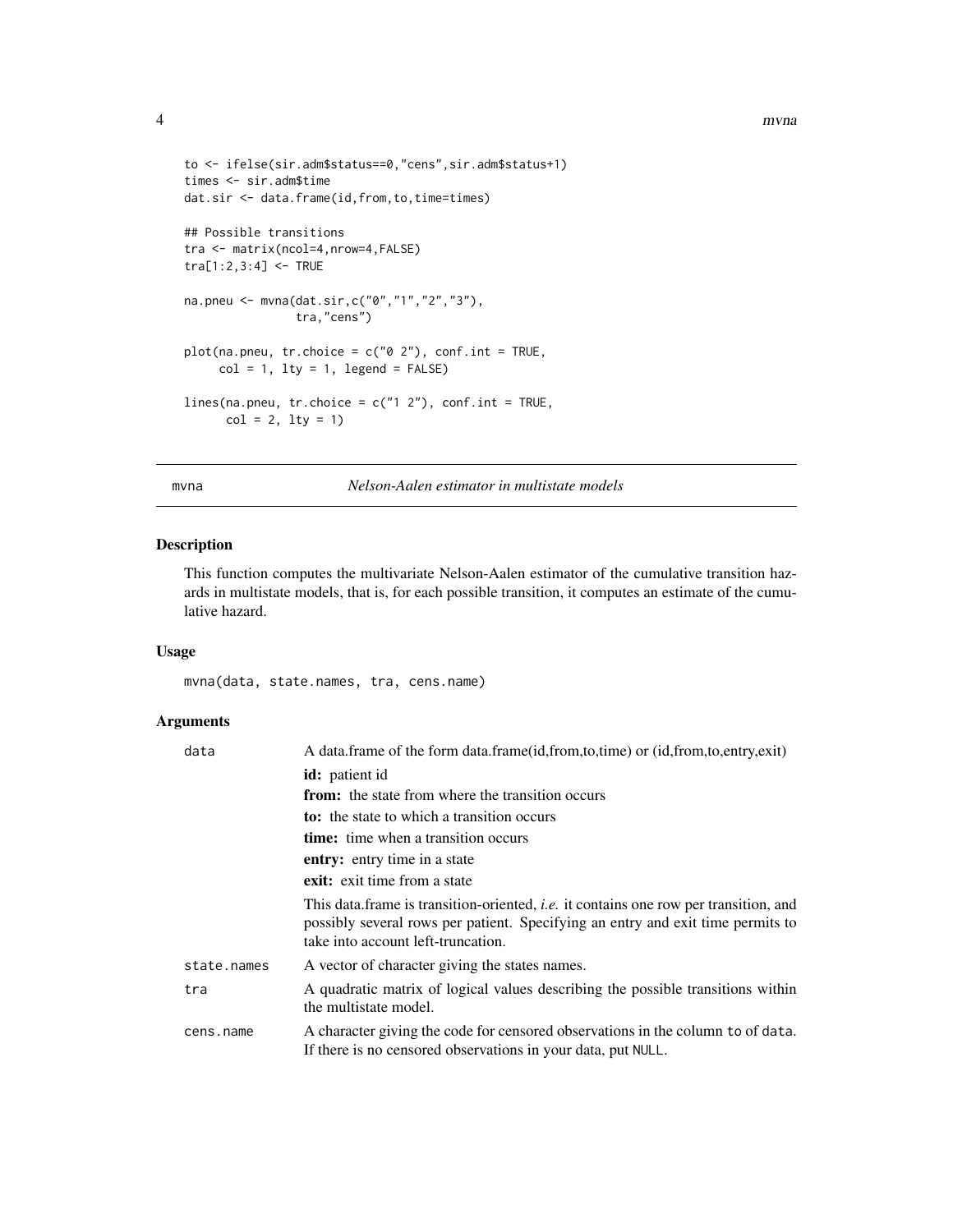#### mvna 35. stoletja i starodnika i stoletja i stoletja i stoletja i stoletja i stoletja i stoletja i stoletja i s

#### Details

This functions computes the Nelson-Aalen estimator as described in Anderson et al. (1993), along with the two variance estimators described in eq. (4.1.6) and (4.1.7) of Andersen et al. (1993) at each transition time.

### Value

Returns a list named after the possible transitions, *e.g.* if we define a multistate model with two possible transitions: from state 0 to state 1, and from state 0 to state 2, the returned list will have two parts named "0 1" and "0 2". Each part contains a data.frame with columns:

| Nelson-Aalen estimates at each transition times.                                   |
|------------------------------------------------------------------------------------|
| Variance estimator given in eq. $(4.1.6)$ of Andersen et al. (1993).               |
| var greenwood Variance estimator given in eq. $(4.1.7)$ of Andersen et al. (1993). |
| The transition times.                                                              |
|                                                                                    |

The list also contains:

| time        | All the event times.                                                                              |
|-------------|---------------------------------------------------------------------------------------------------|
| n.risk      | A matrix giving the number at individual at risk in the transient states just before<br>an event. |
| n.event     | An array which gives the number of transitions at each event times.                               |
| n.cens      | A matrix giving the number a censored observations at each event times.                           |
| state.names | The same as in the function call.                                                                 |
| cens.name   | The same as in the function call.                                                                 |
| trans       | A data frame, with columns from and to, that gives the possible transitions.                      |

## Note

The variance estimator (4.1.6) may overestimate the true variance, and the one defined eq. (4.1.7) may underestimate the true variance (see Klein (1991) and Andersen et al. (example IV.1.1, 1993)), especially with small sample set. Klein (1991) recommends the use of the variance estimator of eq. (4.1.6, "aalen") because he found it to be less biased.

## Author(s)

Arthur Allignol, <arthur.allignol@gmail.com>

## References

Andersen, P.K., Borgan, O., Gill, R.D. and Keiding, N. (1993). *Statistical models based on counting processes*. Springer Series in Statistics. New York, NY: Springer.

Beyersmann J, Allignol A, Schumacher M: Competing Risks and Multistate Models with R (Use R!), Springer Verlag, 2012 (Use R!)

Klein, J.P. Small sample moments of some estimators of the variance of the Kaplan-Meier and Nelson-Aalen estimators. *Scandinavian Journal of Statistics*, 18:333–340, 1991.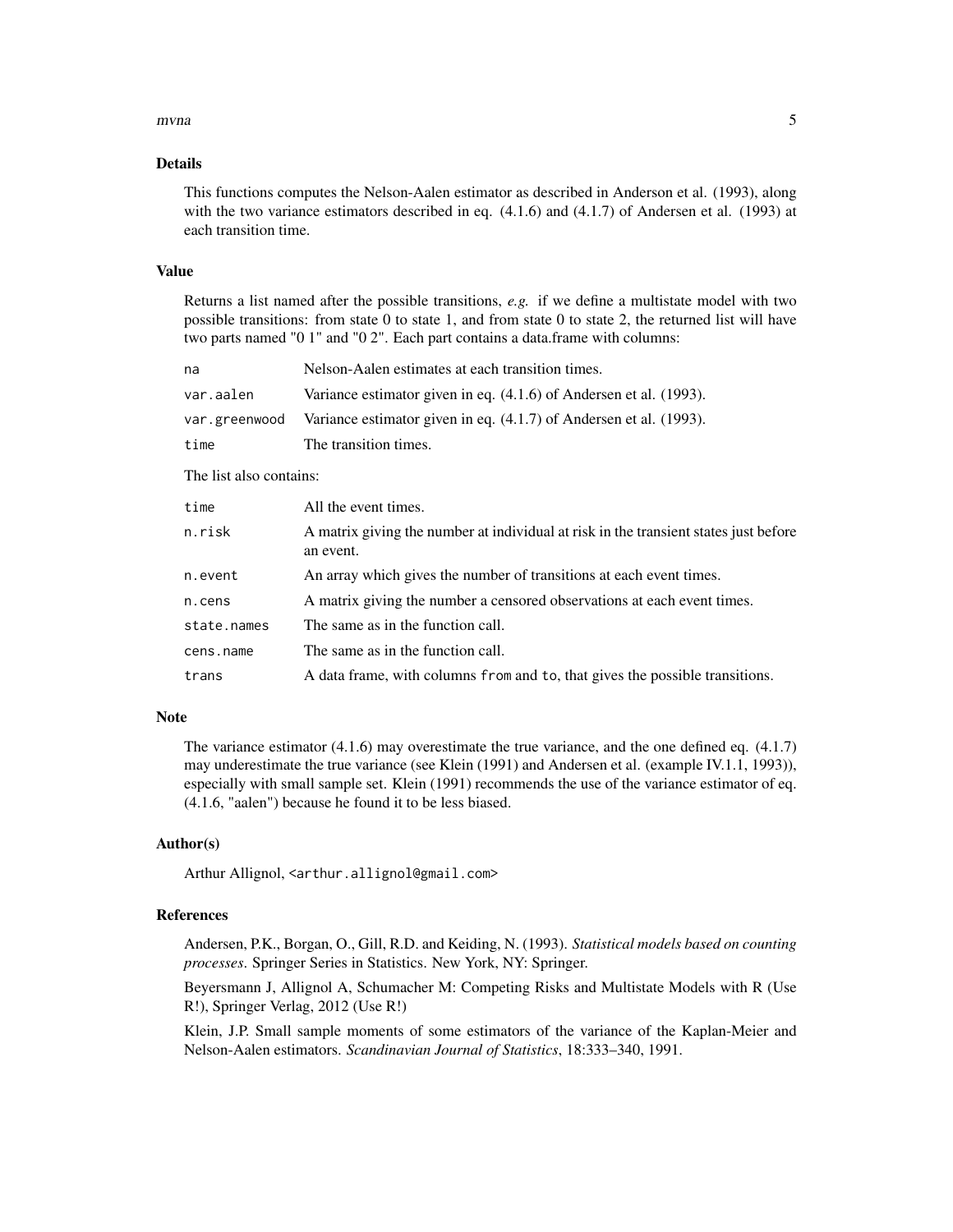#### <span id="page-5-0"></span>See Also

[sir.adm](#page-10-1),[sir.cont](#page-11-1)

## Examples

```
data(sir.cont)
```

```
# Modification for patients entering and leaving a state
# at the same date
sir.cont <- sir.cont[order(sir.cont$id, sir.cont$time), ]
for (i in 2:nrow(sir.cont)) {
 if (sir.cont$id[i]==sir.cont$id[i-1]) {
    if (sir.cont$time[i]==sir.cont$time[i-1]) {
      sir.cont$time[i-1] <- sir.cont$time[i-1] - 0.5
    }
 }
}
# Matrix of logical giving the possible transitions
tra <- matrix(ncol=3,nrow=3,FALSE)
tra[1, 2:3] <- TRUE
tra[2, c(1, 3)] <- TRUE
# Computation of the Nelson-Aalen estimates
na <- mvna(sir.cont,c("0","1","2"),tra,"cens")
# plot
if (require(lattice))
xyplot(na)
### example with left-truncation
data(abortion)
# Data set modification in order to be used by mvna
names(abortion) <- c("id", "entry", "exit", "from", "to")
abortion$to <- abortion$to + 1
## computation of the matrix giving the possible transitions
tra \leq matrix(FALSE, nrow = 5, ncol = 5)
tra[1:2, 3:5] <- TRUE
na.abortion <- mvna(abortion, as.character(0:4), tra, NULL)
plot(na.abortion, tr.choice = c("0 4", "1 4"),curvlab = c("Control", "Exposed"),
    bty = "n", legend.pos = "topleft")
```
<span id="page-5-1"></span>plot.mvna *Plot method for a mvna object*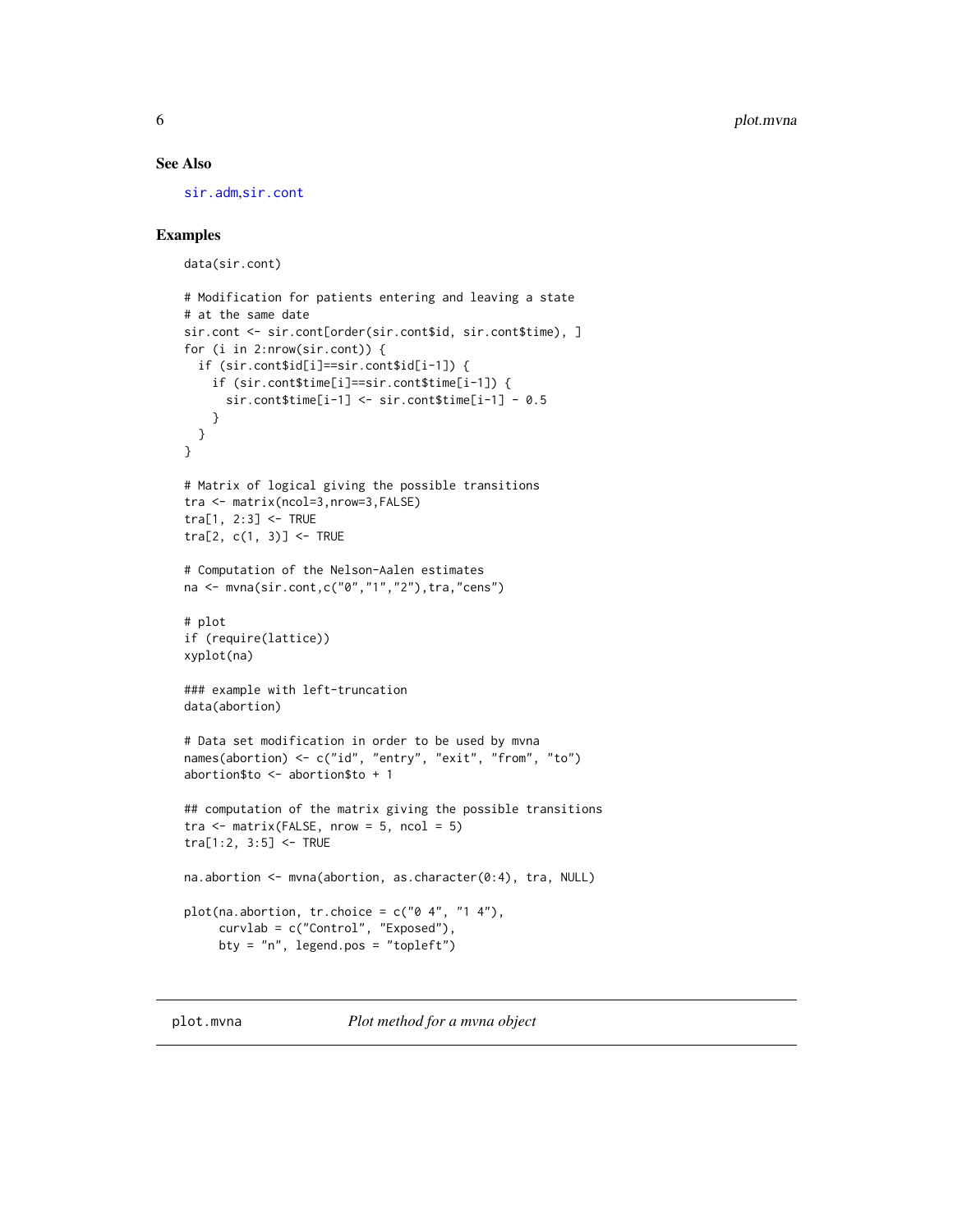#### <span id="page-6-0"></span>plot.mvna 7

## Description

Plot method for an object of class mvna. This function plots estimates of the cumulative transition hazards in one panel.

## Usage

```
## S3 method for class 'mvna'
plot(x, tr.choice, xlab = "Time",
     ylab = "Cumulative Hazard", col = 1, lty, xlim, ylim,
     conf.int = FALSE, level = 0.95,var.type = c("aalen", "greenwood"),
     ci.fun = c("log", "linear", "arcsin"),
     ci.co1 = col, ci.1ty = 3,legend = TRUE, legend.pos, curvlab, legend.bty = "n", ...)
```
## Arguments

| X          | An object of class mvna.                                                                                                                                                    |
|------------|-----------------------------------------------------------------------------------------------------------------------------------------------------------------------------|
| tr.choice  | A character vector of the form c("from to", "from<br>to") specifying which<br>transitions should be plotted. Default, all the cumulative transition hazards are<br>plotted. |
| xlab       | x-axis label. Default is "Time".                                                                                                                                            |
| ylab       | y-axis label. Default is "Cumulative Hazard".                                                                                                                               |
| col        | Vector of colour. Default is black.                                                                                                                                         |
| lty        | Vector of line type. Default is 1:number of transitions                                                                                                                     |
| xlim       | Limits of x-axis for the plot                                                                                                                                               |
| ylim       | Limits of y-axis for the plot                                                                                                                                               |
| conf.int   | Logical. Whether to display pointwise confidence intervals. Default is FALSE.                                                                                               |
| level      | Level of the pointwise confidence intervals. Default is 0.95.                                                                                                               |
| var.type   | A character vector specifying the variance that should be used to compute the<br>pointwise confidence intervals. Choices are "aalen" or "greenwood". Default is<br>"aalen". |
| ci.fun     | One of "log", "linear" or "arcsin". Indicates which transformation to apply to<br>the confidence intervals.                                                                 |
| ci.col     | Colour for the confidence intervals. By default, the colour specified by col is<br>used.                                                                                    |
| ci.lty     | Line type for the confidence intervals. Default is 3.                                                                                                                       |
| legend     | A logical specifying if a legend should be added                                                                                                                            |
| legend.pos | A vector giving the legend's position. See legend for further details.                                                                                                      |
| curvlab    | A character or expression vector to appear in the legend. Default is the name of<br>the transitions.                                                                        |
| legend.bty | Box type for the legend.                                                                                                                                                    |
| $\cdots$   | Further arguments for plot method.                                                                                                                                          |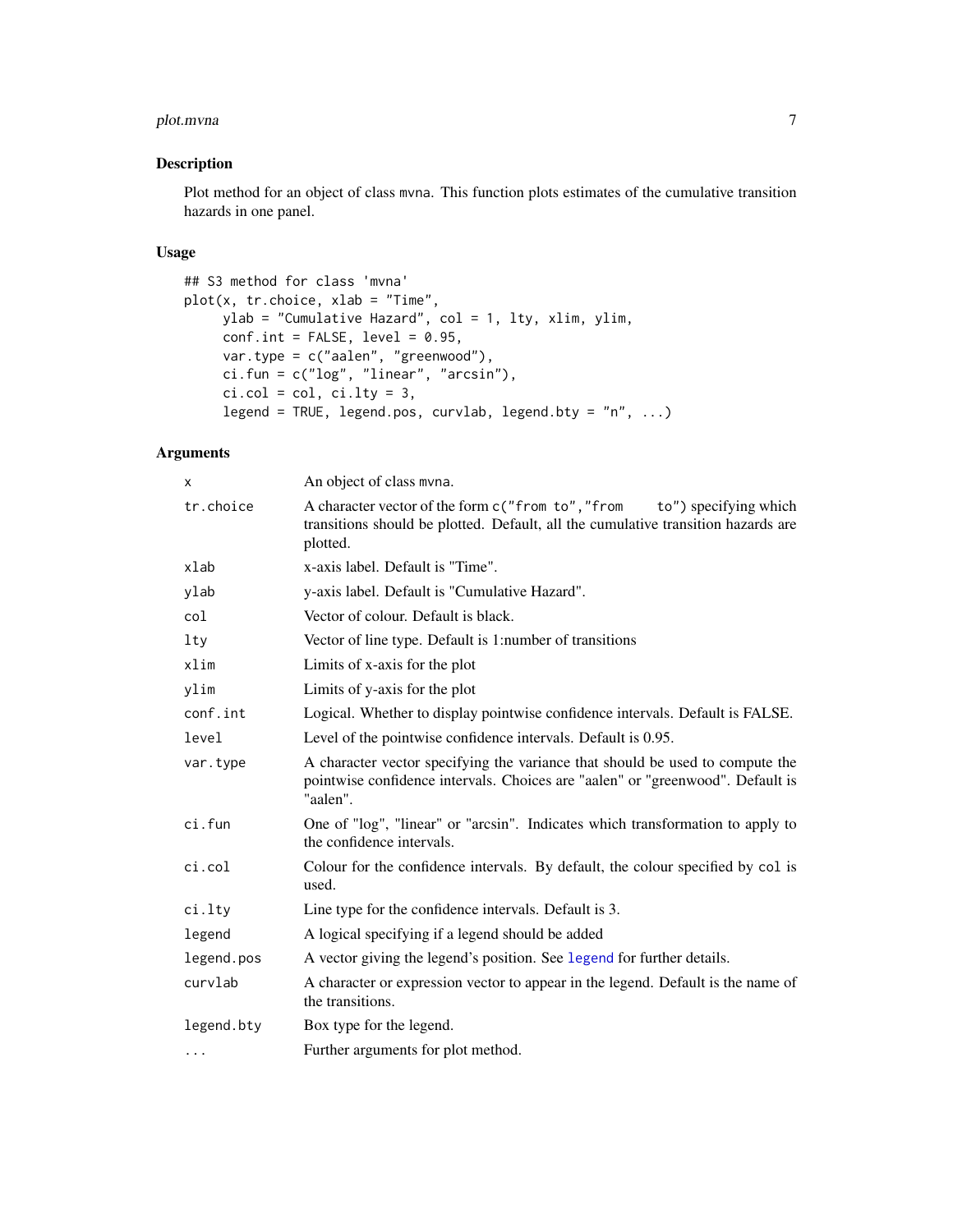## <span id="page-7-0"></span>Details

This plot method permits to draw several cumulative transition hazards on the same panel.

## Value

No value returned

## Author(s)

Arthur Allignol <arthur.allignol@gmail.com>

## See Also

[mvna](#page-3-1)

## Examples

data(sir.cont)

```
# Modification for patients entering and leaving a state
# at the same date
sir.cont <- sir.cont[order(sir.cont$id, sir.cont$time), ]
for (i in 2:nrow(sir.cont)) {
  if (sir.cont$id[i]==sir.cont$id[i-1]) {
   if (sir.cont$time[i]==sir.cont$time[i-1]) {
      sir.cont$time[i-1] <- sir.cont$time[i-1] - 0.5
    }
 }
}
tra <- matrix(ncol=3,nrow=3,FALSE)
tra[1, 2:3] <- TRUE
tra[2, c(1, 3)] <- TRUE
na.cont <- mvna(sir.cont,c("0","1","2"),tra,"cens")
plot(na.cont, tr.choice=c("0 2", "1 2"))
```
predict.mvna *Calculates Nelson-Aalen estimates at specified time-points*

## Description

This function gives the Nelson-Aalen estimates at time-points specified by the user.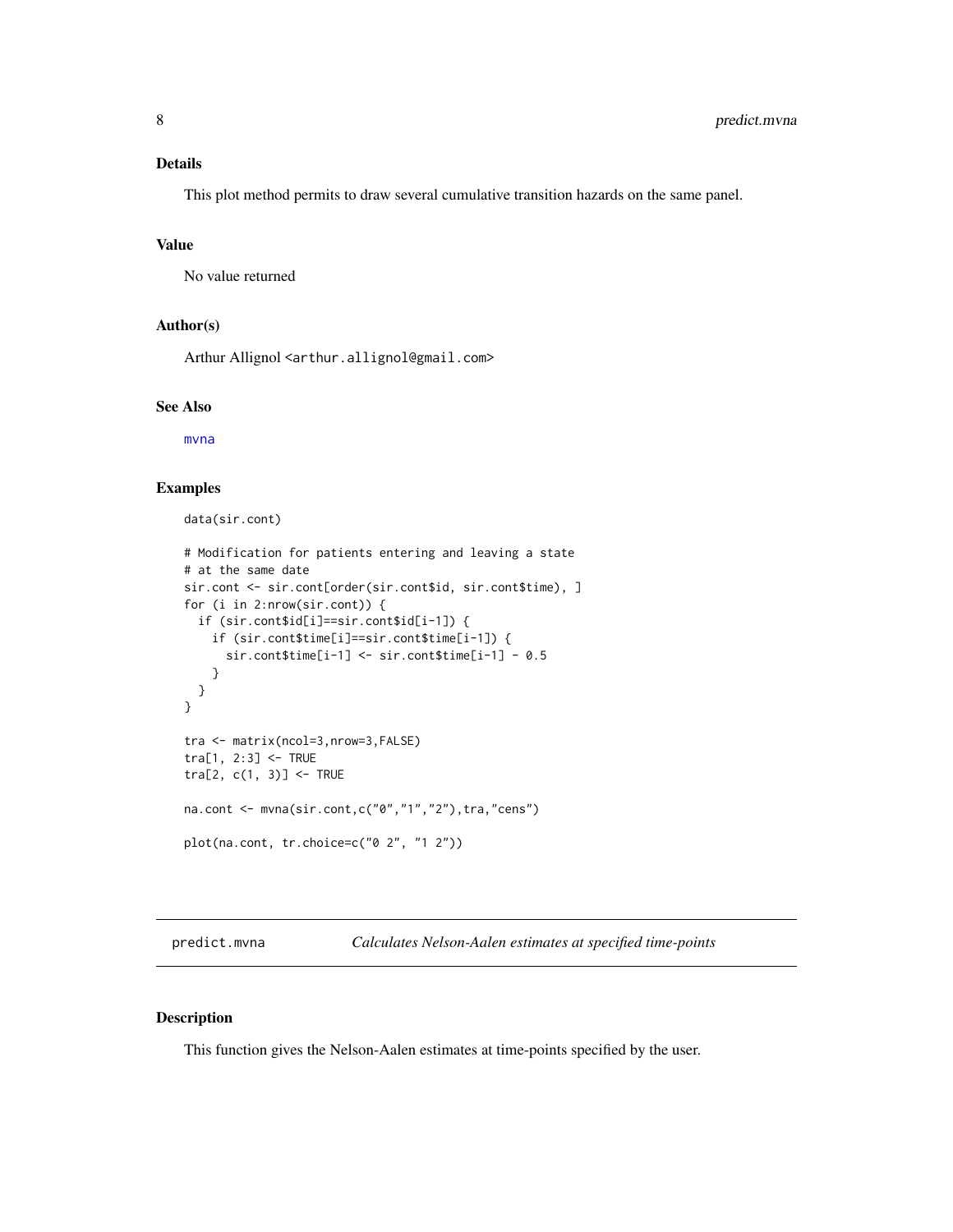## <span id="page-8-0"></span>predict.mvna 9

## Usage

```
## S3 method for class 'mvna'
predict(object, times, tr.choice, level = 0.95,
        var.type = c("aalen", "greenwood"),
        ci.fun = c("log", "linear", "arcsin"), ...
```
## Arguments

| object     | An object of class myna                                                                                                                                         |
|------------|-----------------------------------------------------------------------------------------------------------------------------------------------------------------|
| times      | Time-points at which one wants the estimates                                                                                                                    |
| tr.choice  | A vector of character giving for which transitions one wants estimates. By de-<br>fault, the function will give the Nelson-Aalen estimates for all transitions. |
| level      | Level of the pointwise confidence intervals. Default is 0.95.                                                                                                   |
| var.type   | Variance estimator displayed and used to compute the pointwise confidence in-<br>tervals. One of "aalen" or "greenwood". Default is "aalen".                    |
| ci.fun     | Which transformation to apply for the confidence intervals. Choices are "linear",<br>"log" or "arcsin". Default is "log".                                       |
| $\ddots$ . | Other arguments to predict                                                                                                                                      |
|            |                                                                                                                                                                 |

## Value

Returns a list named after the possible transitions, *e.g.* if we define a multistate model with two possible transitions: from state 0 to state 1, and from state 0 to state 2, the returned list will have two parts named "0 1" and "0 2". Each part contains a data.frame with columns:

| times                      | Time points specified by the user.                 |
|----------------------------|----------------------------------------------------|
| na                         | Nelson-Aalen estimates at the specified times.     |
| var.aalen or var.greenwood |                                                    |
|                            | Depending on what was specified in var. type.      |
| lower                      | Lower bound of the pointwise confidence intervals. |
| upper                      | Upper bound.                                       |

## Author(s)

Arthur Allignol, <arthur.allignol@gmail.com>

## References

Andersen, P.K., Borgan, O., Gill, R.D. and Keiding, N. (1993). *Statistical models based on counting processes*. Springer Series in Statistics. New York, NY: Springer.

## See Also

[mvna](#page-3-1), [summary.mvna](#page-13-1)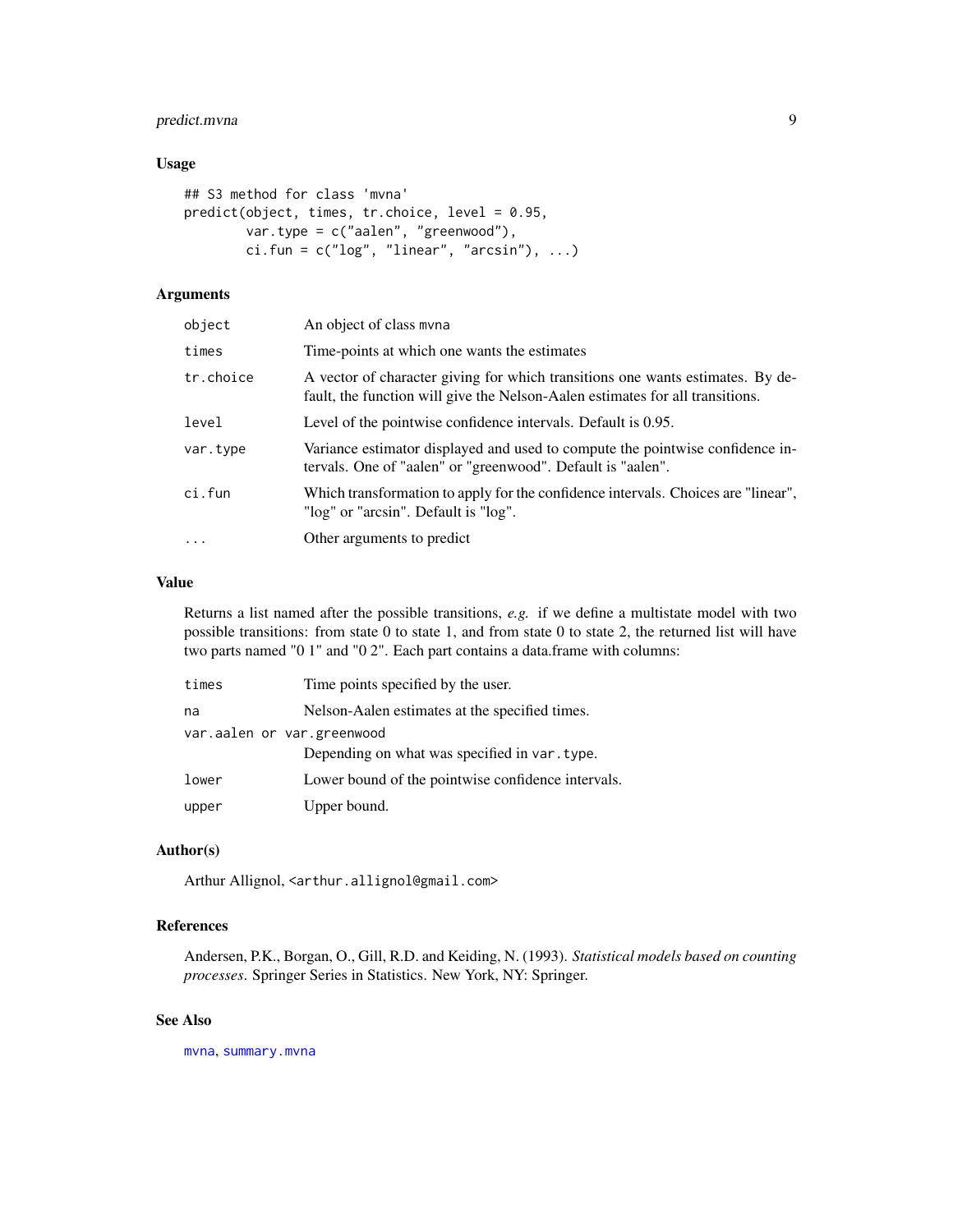## Examples

```
data(sir.cont)
```

```
# Modification for patients entering and leaving a state
# at the same date
sir.cont <- sir.cont[order(sir.cont$id, sir.cont$time), ]
for (i in 2:nrow(sir.cont)) {
  if (sir.cont$id[i]==sir.cont$id[i-1]) {
   if (sir.cont$time[i]==sir.cont$time[i-1]) {
      sir.cont$time[i-1] <- sir.cont$time[i-1] - 0.5
    }
  }
}
# Matrix of logical giving the possible transitions
tra <- matrix(ncol=3,nrow=3,FALSE)
tra[1, 2:3] <- TRUE
tra[2, c(1, 3)] <- TRUE
# Computation of the Nelson-Aalen estimates
na <- mvna(sir.cont,c("0","1","2"),tra,"cens")
# Using predict
predict(na,times=c(1,5,10,15))
```
print.mvna *Print method for 'mvna' object*

## Description

Print method for an object of class mvna. It prints estimates of the cumulative hazard along with estimates of the variance described in eq. (4.1.6) and (4.1.7) of Andersen et al. (1993) at several time points obtained with the quantile function.

## Usage

## S3 method for class 'mvna'  $print(x, \ldots)$ 

#### Arguments

|          | An object of class myna          |
|----------|----------------------------------|
| $\cdots$ | Other arguments for print method |

#### Value

No value returned.

<span id="page-9-0"></span>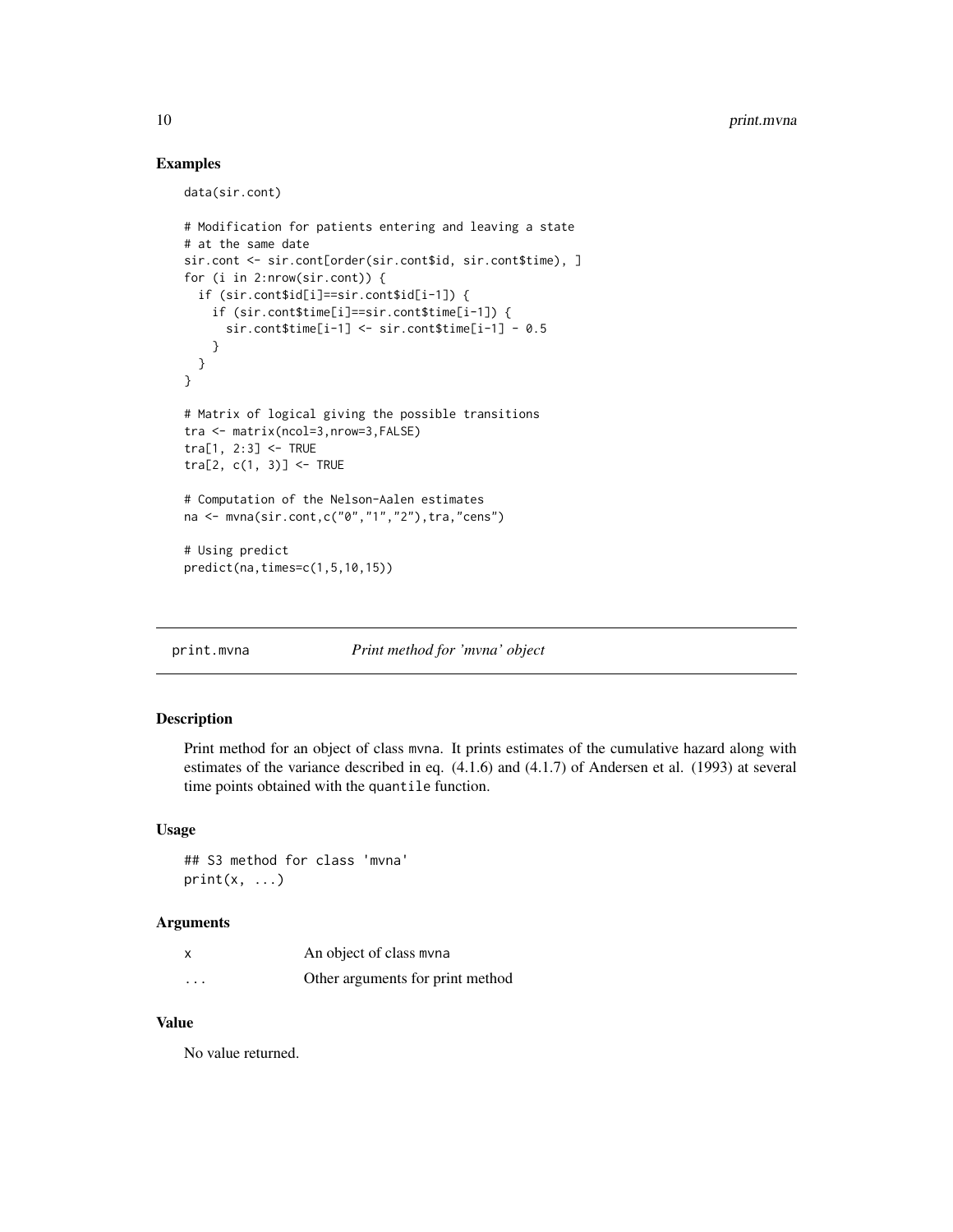#### <span id="page-10-0"></span>sir.adm 11

## Author(s)

Arthur Allignol, <arthur.allignol@fdm-freiburg.de>

#### See Also

[mvna](#page-3-1)

<span id="page-10-1"></span>sir.adm *Pneumonia on admission in intenive care unit patients*

## Description

Pneumonia status on admission for intensive care unit (ICU) patients, a random sample from the SIR-3 study.

### Usage

data(sir.adm)

#### Format

The data contains 747 rows and 4 variables:

id: Randomly generated patient id

pneu: Pneumonia indicator. 0: No pneumonia, 1: Pneumonia

status Status indicator. 0: censored observation, 1: discharged, 2: dead

time: Follow-up time in day

age: Age at inclusion

sex: Sex. F for female and M for male

#### Source

Beyersmann, J., Gastmeier, P., Grundmann, H., Baerwolff, S., Geffers, C., Behnke, M., Rueden, H., and Schumacher, M. Use of multistate models to assess prolongation of intensive care unit stay due to nosocomial infection. *Infection Control and Hospital Epidemiology*, 27:493-499, 2006.

#### Examples

```
# data set transformation
data(sir.adm)
id <- sir.adm$id
from <- sir.adm$pneu
to <- ifelse(sir.adm$status==0,"cens",sir.adm$status+1)
times <- sir.adm$time
dat.sir <- data.frame(id,from,to,time=times)
```
# Possible transitions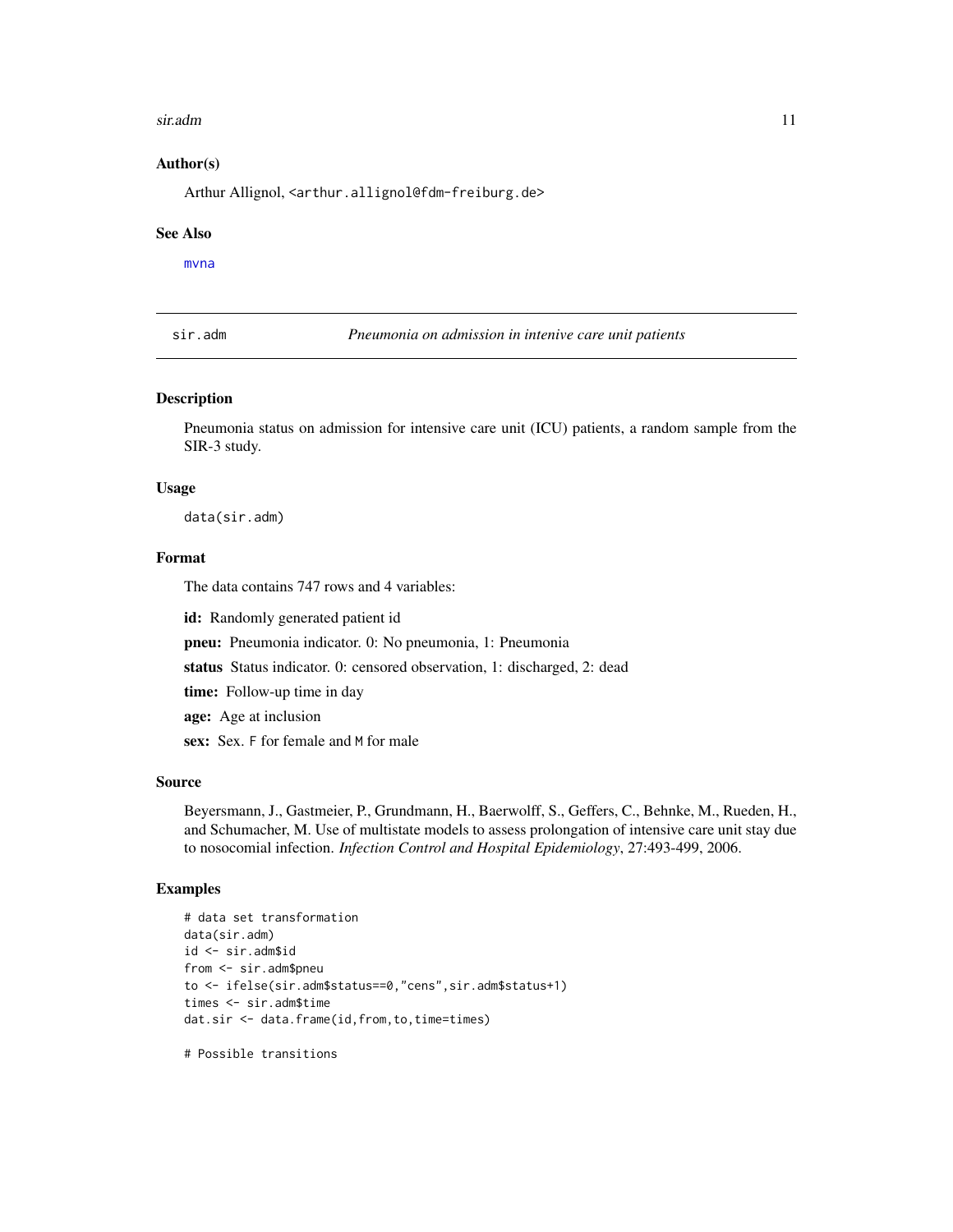```
tra <- matrix(ncol=4,nrow=4,FALSE)
tra[1:2,3:4] <- TRUE
na.pneu <- mvna(dat.sir,c("0","1","2","3"),
                tra,"cens")
if(require("lattice")) {
xyplot(na.pneu,tr.choice=c("0 2","1 2","0 3","1 3"),
      aspect=1,strip=strip.custom(bg="white",
      factor.levels=c("No pneumonia on admission -- Discharge",
                       "Pneumonia on admission -- Discharge",
                       "No pneumonia on admission -- Death",
                       "Pneumonia on admission -- Death"),
      par.strip.text=list(cex=0.9)),
      scales=list(alternating=1),xlab="Days",
      ylab="Nelson-Aalen esimates")
}
```
<span id="page-11-1"></span>sir.cont *Ventilation status in intensive care unit patients*

## Description

Time-dependent ventilation status for intensive care unit (ICU) patients, a random sample from the SIR-3 study.

## Usage

data(sir.cont)

## Format

A data frame with 1141 rows and 6 columns:

id: Randomly generated patient id

from: State from which a transition occurs

to: State to which a transition occurs

time: Time when a transition occurs

age: Age at inclusion

sex: Sex. F for female and M for male

The possible states are:

0: No ventilation

1: Ventilation

2: End of stay.

And cens stands for censored observations.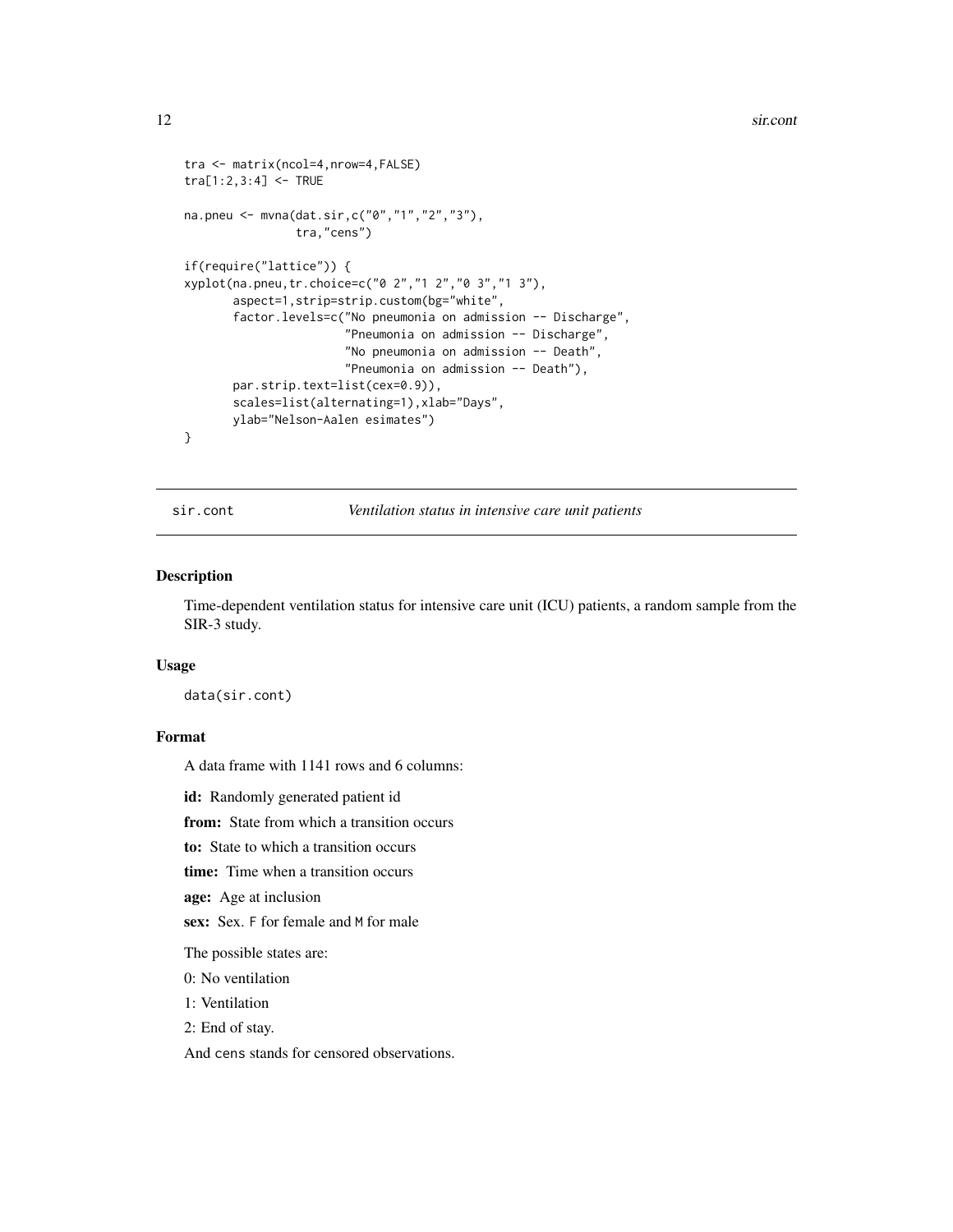#### sir.cont 13

#### Details

This data frame consists in a random sample of the SIR-3 cohort data. It focuses on the effect of ventilation on the length of stay (combined endpoint discharge/death). Ventilation status is considered as a transcient state in an illness-death model.

The data frame is directly formated to be used with the mvna function, i.e., it is transition-oriented with one row per transition.

## Source

Beyersmann, J., Gastmeier, P., Grundmann, H., Baerwolff, S., Geffers, C., Behnke, M., Rueden, H., and Schumacher, M. Use of multistate models to assess prolongation of intensive care unit stay due to nosocomial infection. *Infection Control and Hospital Epidemiology*, 27:493-499, 2006.

#### Examples

```
data(sir.cont)
# Matrix of possible transitions
tra <- matrix(ncol=3,nrow=3,FALSE)
tra[1, 2:3] <- TRUE
tra[2, c(1, 3)] <- TRUE
# Modification for patients entering and leaving a state
# at the same date
sir.cont <- sir.cont[order(sir.cont$id, sir.cont$time), ]
for (i in 2:nrow(sir.cont)) {
  if (sir.cont$id[i]==sir.cont$id[i-1]) {
    if (sir.cont$time[i]==sir.cont$time[i-1]) {
      sir.cont$time[i-1] <- sir.cont$time[i-1] - 0.5
    }
  }
}
# Computation of the Nelson-Aalen estimates
  na.cont <- mvna(sir.cont,c("0","1","2"),tra,"cens")
if (require("lattice")) {
  xyplot(na.cont,tr.choice=c("0 2","1 2"),aspect=1,
       strip=strip.custom(bg="white",
         factor.levels=c("No ventilation -- Discharge/Death",
           "Ventilation -- Discharge/Death"),
         par.strip.text=list(cex=0.9)),
       scales=list(alternating=1),xlab="Days",
       ylab="Nelson-Aalen estimates")
}
```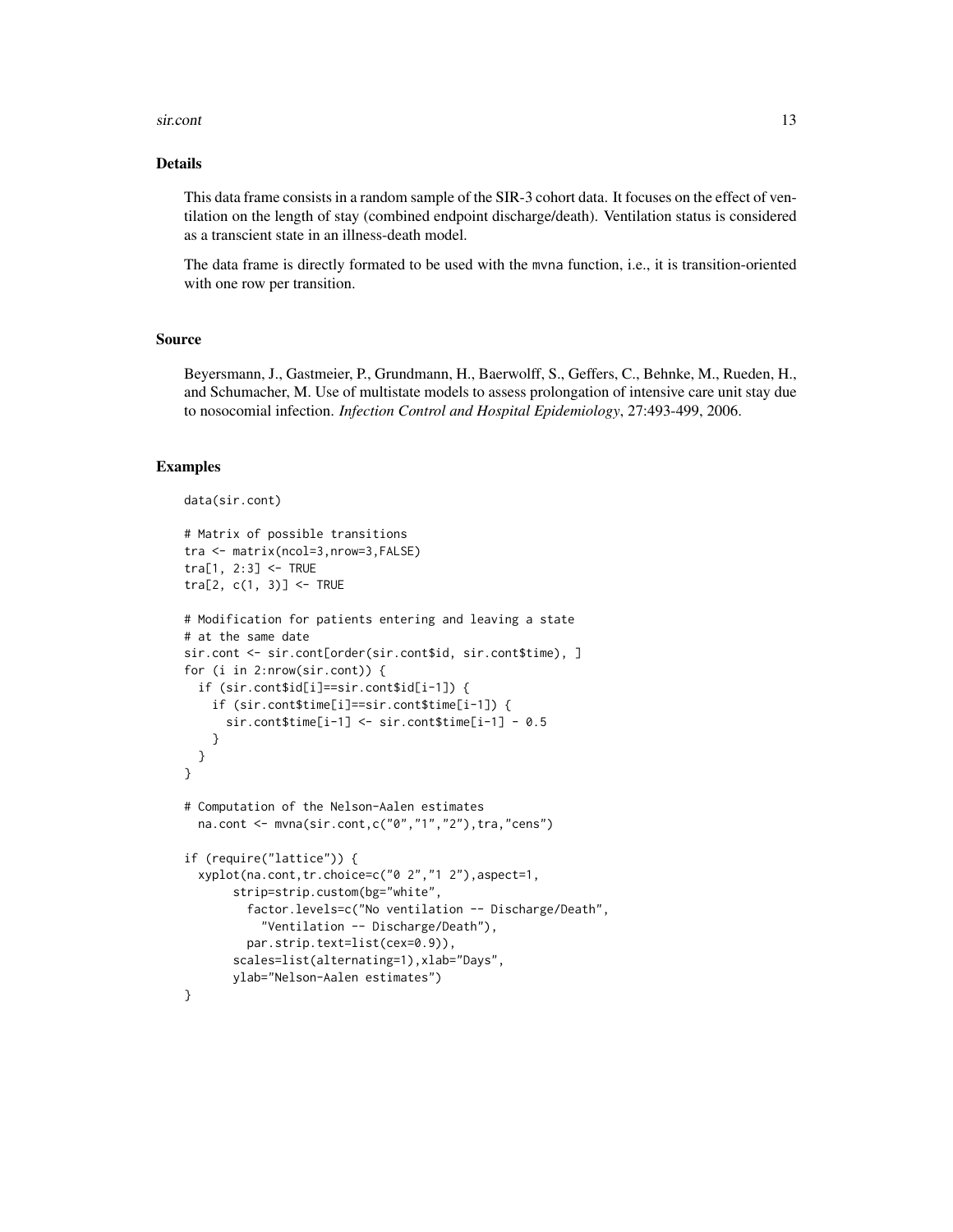<span id="page-13-1"></span><span id="page-13-0"></span>

## Description

Summary method for mvna objects. The function returns a list containing the cumulative transition hazards, variance and other informations.

### Usage

```
## S3 method for class 'mvna'
summary(object, level = 0.95,
       var.type = c("aalen", "greenwood"),
       ci.fun = c("log", "linear", "arcsin"), ...
```

```
## S3 method for class 'mvna'
print.summary(x, ...)
```
## Arguments

| object            | An object of class myna.                                                                                                                                  |
|-------------------|-----------------------------------------------------------------------------------------------------------------------------------------------------------|
| level             | Level of the pointwise confidence interval. Default is 0.95.                                                                                              |
| var.type          | Which of the "aalen" or "greenwood" variance estimator should be displayed<br>and used to compute the pointwise confidence intervals. Default is "aalen". |
| ci.fun            | Which transformation to apply to the confidence intervals. One of "linear",<br>"log", "arcsin". Default is "log".                                         |
| $\cdot\cdot\cdot$ | Further arguments.                                                                                                                                        |
| x                 | An object of class summary. mvna.                                                                                                                         |
|                   |                                                                                                                                                           |

## Value

Returns an object of class mvna which is a list of data frames named after the possible transitions. Each data frame contains the following columns:

| time                       | Event times at which the cumulative hazards are estimated.                                    |  |
|----------------------------|-----------------------------------------------------------------------------------------------|--|
| na                         | Estimated cumulative transition hazards.                                                      |  |
| var.aalen or var.greenwood |                                                                                               |  |
|                            | Variance estimates. The name depends on the var. type argument. Default will<br>be var.aalen. |  |
| lower                      | Lower bound of the pointwise confidence interval.                                             |  |
| upper                      | Upper bound.                                                                                  |  |
| n.risk                     | Number of individuals at risk of experiencing an event just before $t$ .                      |  |
| n.event                    | Number of transitions at time $t$ .                                                           |  |
|                            |                                                                                               |  |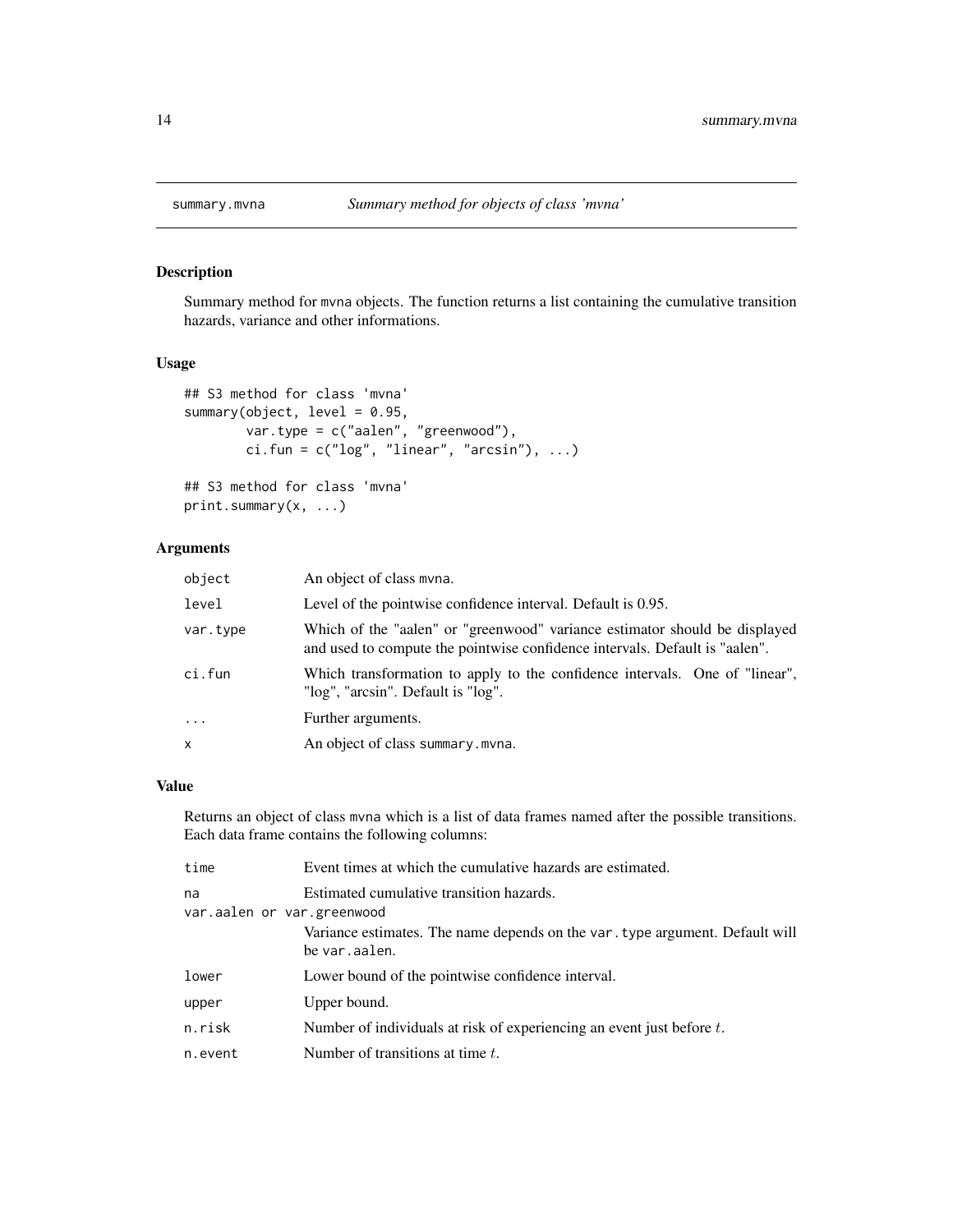## <span id="page-14-0"></span>xyplot.mvna 15

## Author(s)

Arthur Allignol, <arthur.allignol@gmail.com>

#### See Also

[mvna](#page-3-1)

## Examples

data(sir.adm)

```
## data set transformation
data(sir.adm)
id <- sir.adm$id
from <- sir.adm$pneu
to <- ifelse(sir.adm$status==0,"cens",sir.adm$status+1)
times <- sir.adm$time
dat.sir <- data.frame(id,from,to,time=times)
## Possible transitions
tra <- matrix(ncol=4,nrow=4,FALSE)
tra[1:2,3:4] <- TRUE
na.pneu <- mvna(dat.sir,c("0","1","2","3"),
                tra,"cens")
summ.na.pneu <- summary(na.pneu)
## cumulative hazard for 0 -> 2 transition:
summ.na.pneu$"0 2"$na
```
xyplot.mvna *Panel plots for object of class 'mvna'*

#### Description

xyplot function for objects of class mvna. Estimates of the cumulative hazards are plotted as a function of time for all the transitions specified by the user. The function can also plot several types of pointwise confidence interval (see Andersen et al. (1993) p.208).

#### Usage

```
## S3 method for class 'mvna'
xyplot(x, data = NULL, xlab = "Time",ylab = "Cumulative Hazard", tr.choice = "all",
      conf.int = TRUE, var.type = c("aalen", "greenwood"),
      ci.fun = c("log", "linear", "arcsin"), level = 0.95,col = c(1, 1, 1), lty = c(1, 3, 3),ci. type = c(1, 2), ...
```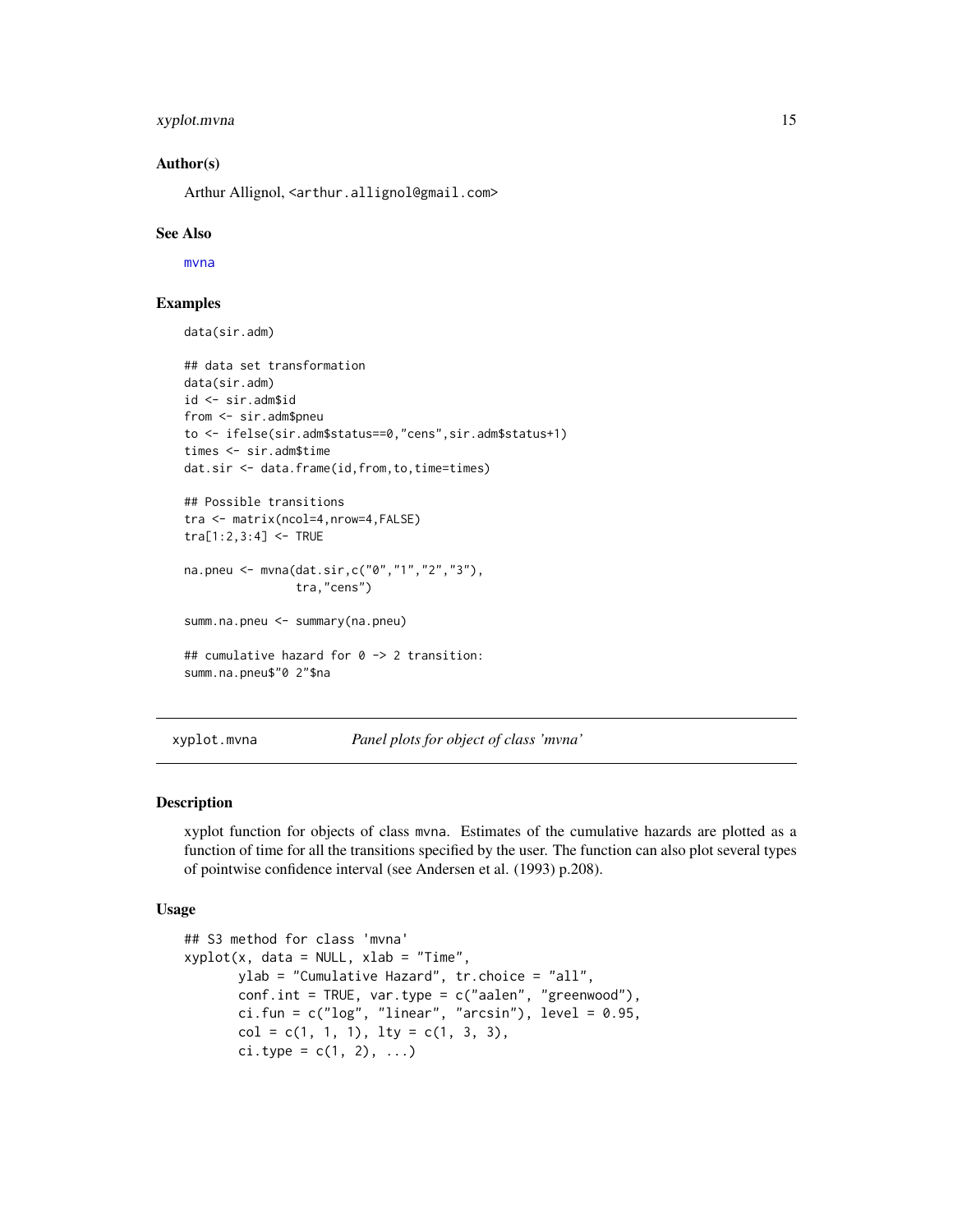## Arguments

| An object of class myna.                                                                                                             |
|--------------------------------------------------------------------------------------------------------------------------------------|
| Useless.                                                                                                                             |
| x-axis label. Default is "Time".                                                                                                     |
| y-axis label. Default is "Cumulative Hazard"                                                                                         |
| to") specifying which<br>A character vector of the form c("from to", "from<br>transitions should be plotted. Default is "all".       |
| A logical whether plot pointwise confidence interval. Default is TRUE                                                                |
| One of "aalen" or "greenwood". Specifies which variance estimator is used to<br>compute the confidence intervals.                    |
| One of "log", "linear" or "arcsin". Indicates the transformation applied to the<br>pointwise confidence intervals. Default is "log". |
| Level of the confidence interval. Default is 0.95.                                                                                   |
| Vector of colour for the plot. Default is black.                                                                                     |
| Vector of line type. Default is $c(1, 3, 3)$ .                                                                                       |
| <i><b>DEPRECATED</b></i>                                                                                                             |
| Other arguments for xyplot.                                                                                                          |
|                                                                                                                                      |

## Value

An object of class trellis.

## Note

These plots are highly customizable, see [Lattice](#page-0-0) and [xyplot](#page-0-0). For example, if one want to change strip background color and the title of each strip, it can be added 'strip=strip.custom(bg="a color",factor.levels="a title","another title")'. One can use 'aspect="1"' to get the size of the panels isometric.

## Author(s)

Arthur Allignol, <arthur.allignol@fdm-freiburg.de>

### References

Andersen, P.K., Borgan, O., Gill, R.D. and Keiding, N. (1993). *Statistical models based on counting processes*. Springer Series in Statistics. New York, NY: Springer.

Deepayan Sarkar (2006). lattice: Lattice Graphics. R package version 0.13-8.

## See Also

[xyplot](#page-0-0), [mvna](#page-3-1), [sir.adm](#page-10-1),[sir.cont](#page-11-1)

<span id="page-15-0"></span>